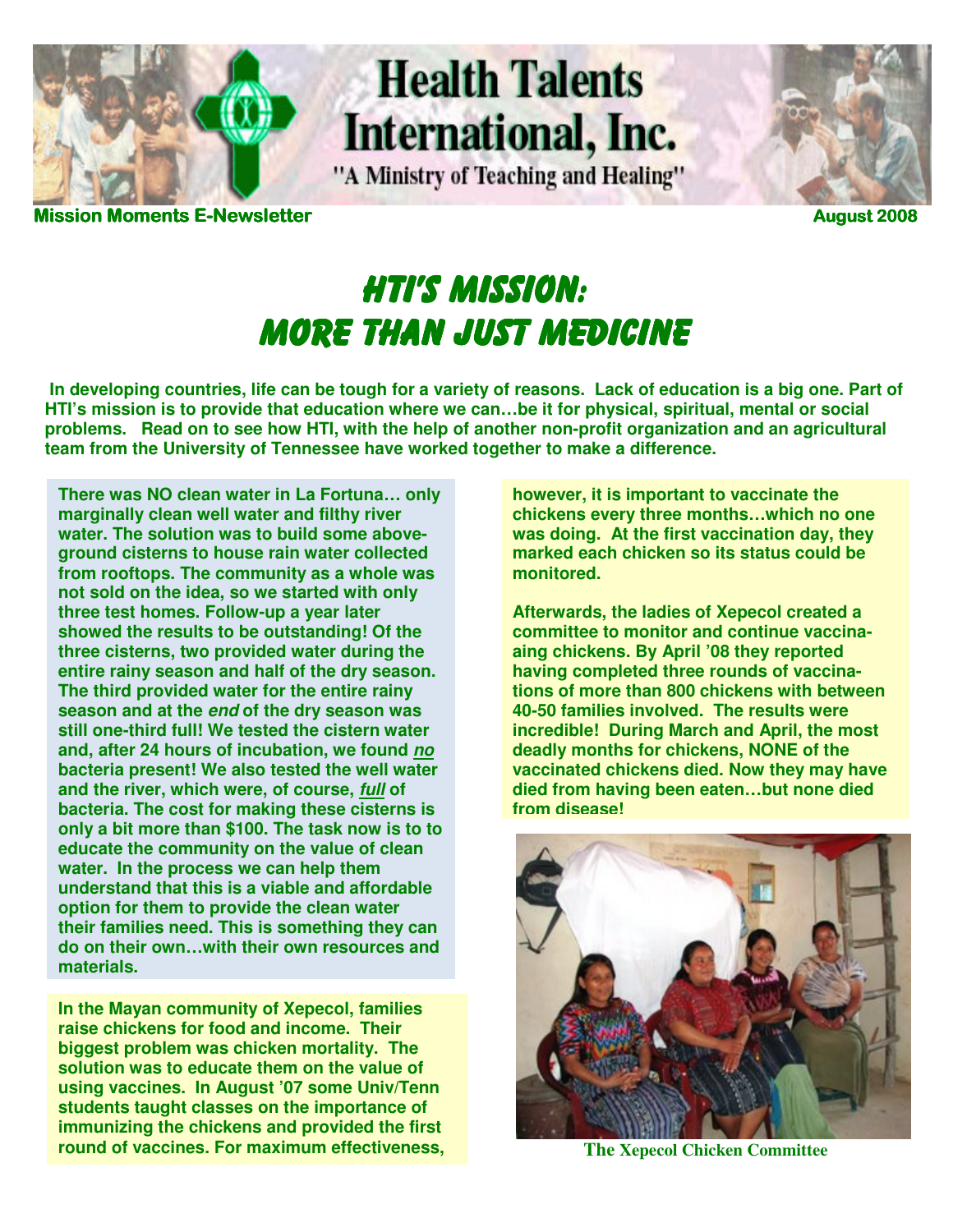**So instead of a family losing ten to twenty chickens per year, they sell these chickens for about \$6 for a hen and \$16 for a rooster while paying less than \$.06 per vaccination. We encouraged these women to go to Paxot 2, a nearby community, to teach the women there how to manage their chickens. Paxot 2 recently had a mass epidemic of disease and lost many chickens, so they were very, very interested. The ladies response was "Sure, we'll do that…so long as they cook us a good chicken while we're there!"** 

# **!!**NEWS FLASH**!!**

**Dr. Lisa Dunham has just completed her "year of government service," which is required in order to be a licensed medical doctor in Guatemala. This will be of great benefit to the HTI ministry. It has been an excruciatingly long year, but she made it through! We are so very proud of her and grateful for the sacrifice she and Kemmel have made to do this.** 

**Lisa and Kemmel have been living in the city during this time and after a vacation in the States they will be only too eager to return to their life near Chichicastenango and the patients they've come to know and love.** 

#### **PUTTING A NEW FACE ON THINGS**

**Meet Miguel, shown below. During the August surgery clinic at Clinica Ezell, Miguel had his fourth and, hopefully, final cleft palate/lip surgery. His adopted mother is a very special lady who took Miguel into her home when he was only a few days old, after his birth mother abandoned him because of his disability. They live near the Choacaman area where HTI has clinics.** 



# New Colposcopy Clinics New Colposcopy Clinics

**During the August surgery clinic, the HTI staff physicians and nurses learned how to perform colposcopy treatment (follow-up evaluation of abnormal pap smears) from Dr. Kristina McCain from Nashville, Tennessee. They reviewed the indications for colposcopy and examined patients with abnormal pap smears. They had already seen one patient with advanced cervical/ possibly endometrial cancer and another severe dysplasia/ possibly early cancer. HTI's goal is to diagnose and treat these lesions before they spread. It is documented that 60% of all cancers treated in the Cancer Institute in Guatemala City are cervical cancers. They have seen at least one advanced case of cervical cancer during each gyn surgery week at Ezell. This service will be a big step forward in our women's health services. Pray that we are able to stimulate more interest for preventive care like pap smears for women.** 

### 2009 HTI 2009 HTI CALENDAR PHOTO CALENDAR PHOTO PHOTO **CONTEST TIME!**

**Time is running out to vote for your favorite photos for the 2009 calendar! Cast your votes today! We will announce the winners after September 1.** 

### **www.healthtalents.org**

**Some of these news items were taken from blogs that Dr. Lisa and Kemmel Dunham and nurse Sheri Kretzchmar write: Check them out!** 

> **www.kemmelandlisa.blogspot.com www.sheriinguate.blogspot.com**